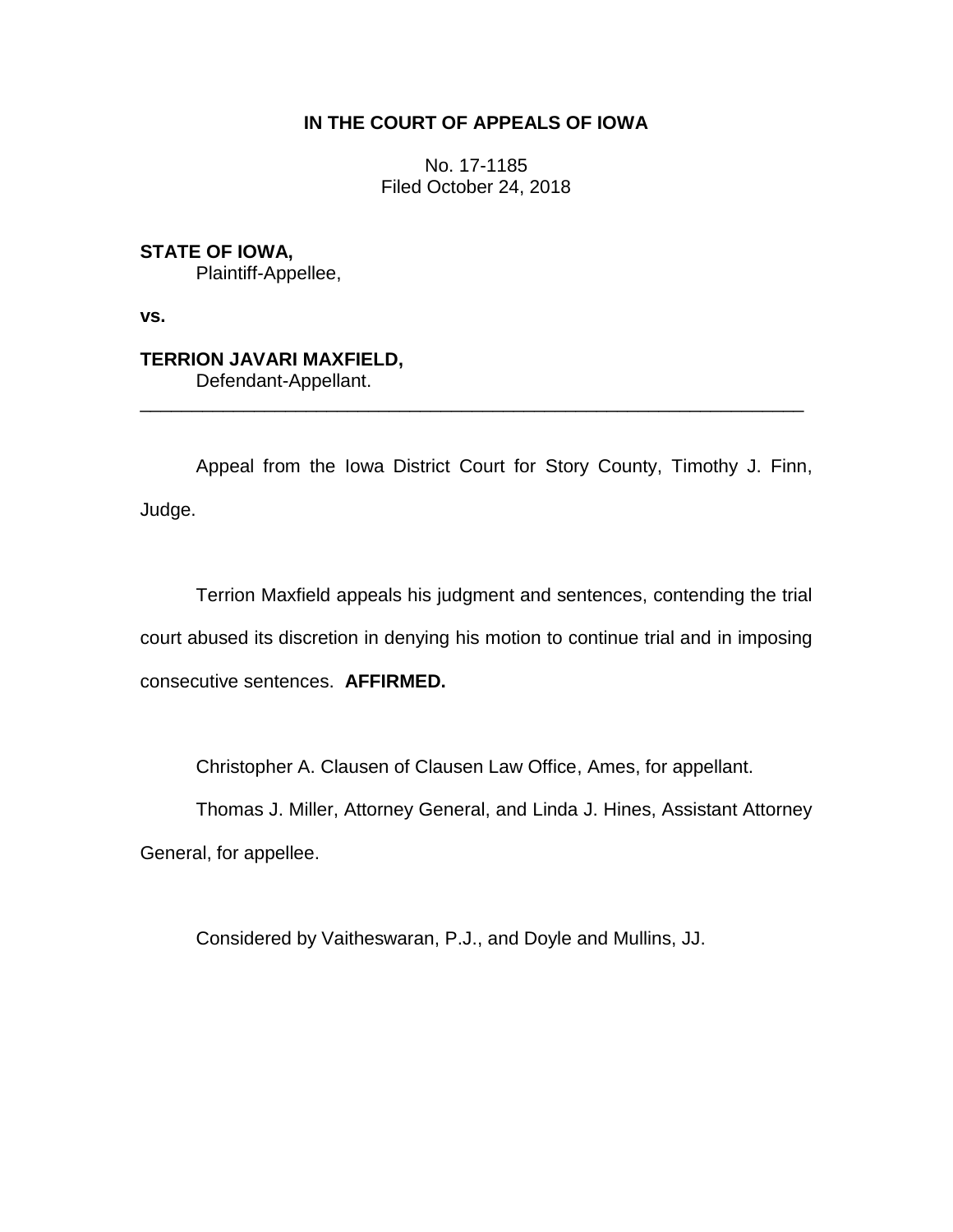**DOYLE, Judge.**

 $\overline{a}$ 

Terrion Maxfield appeals the judgment and sentences imposed upon him following an *Alford* plea<sup>1</sup> to the crimes of intimidation with a dangerous weapon and willful injury resulting in serious injury, in violation of Iowa Code sections 708.6 and 708.4(1) (2017). Maxfield contends the trial court abused its discretion in denying his motion to continue trial and in ordering consecutive sentences. Maxfield now asks us to either set aside his guilty plea and reset his case for trial or, alternatively, modify his sentences to run concurrently. We decline to do so and affirm the trial court.

We review a trial court's decision regarding a continuance of trial for an abuse of discretion. *State v. Grimme*, 338 N.W.2d 142, 144 (Iowa 1983) ("Our court has long held that in granting or denying continuances the trial court's discretion is 'very broad.' A trial court's ruling on a motion for continuance 'will not be interfered with on appeal unless it clearly appears that the trial court has abused its discretion, and an injustice has resulted therefrom.'" (citations omitted)). Likewise, we review a trial court's sentence for an abuse of discretion. *State v. Adams*, 554 N.W.2d 686, 692–93 (Iowa 1996). "To show an abuse of discretion, the defendant must demonstrate the court's sentencing decision was based on clearly untenable grounds or reasons, or the court exercised its discretion to an extent clearly unreasonable." *Id.* at 693.

2

<sup>1</sup> An *Alford* plea is a variation of a guilty plea; a defendant, while maintaining innocence, acknowledges that the State has enough evidence to win a conviction, and consents to the imposition of a sentence. *See North Carolina v. Alford*, 400 U.S. 25, 37 (1970).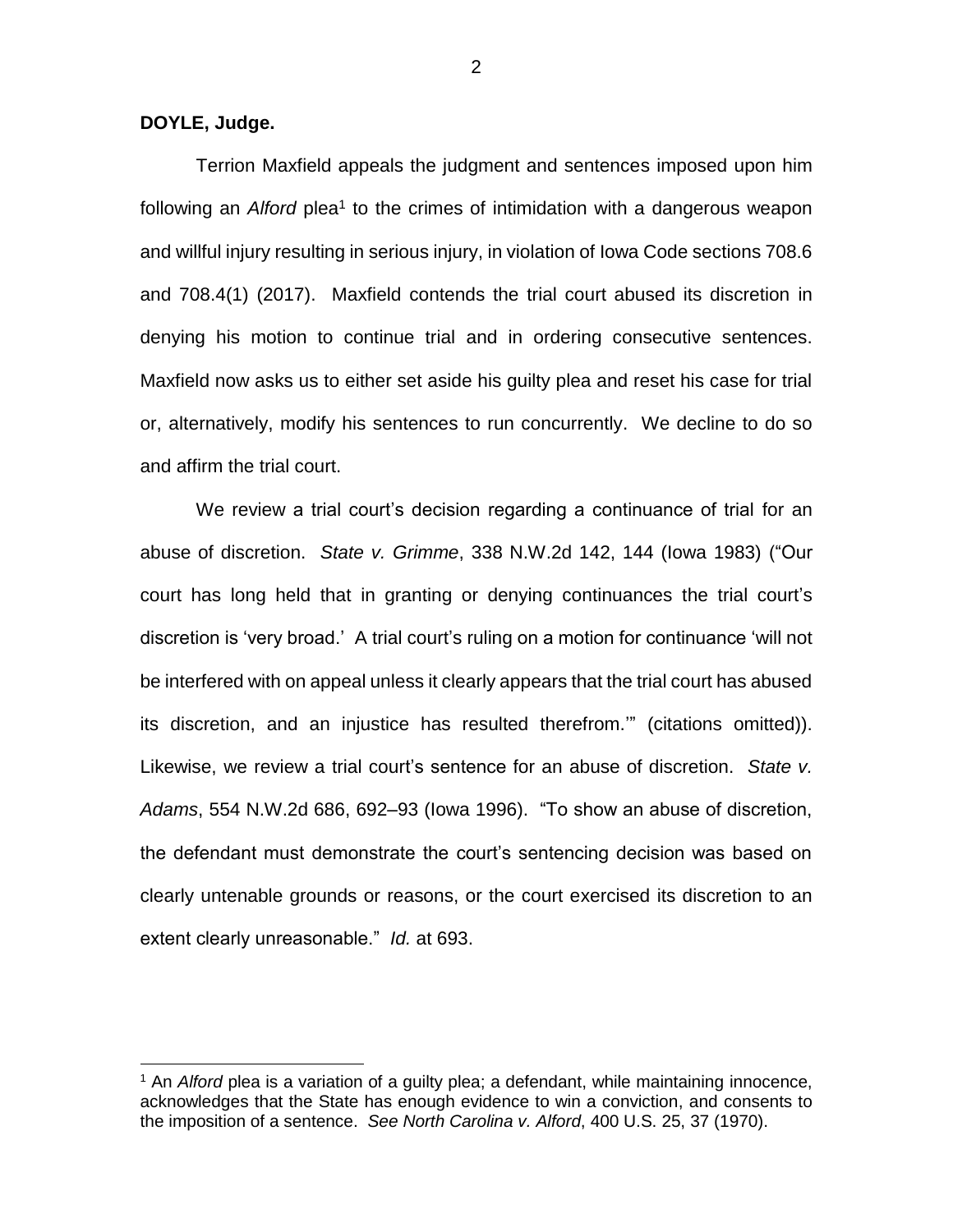First, Maxfield argues the court abused its discretion in denying his motions to continue trial because the State was still producing discovery materials a week before the scheduled start of trial, which impeded his ability to prepare a defense. The trial court denied the first motion in the interests of the speedy-trial rights of the other co-defendants in the case and judicial economy.<sup>2</sup> Maxfield renewed his motion to continue trial two days before trial was to begin but entered an *Alford* plea the next day. The renewed motion to continue was not ruled on. Maxfield contends on appeal he was "placed in the untenable position of going to trial unprepared or accepting the State of Iowa's plea offer."

Because Maxfield accepted a plea bargain, the trial court had no obligation to rule on the renewed motion to continue trial. Further, by pleading guilty, Maxfield waived any challenge to the denial of his motion to continue. *See State v. Carroll*, 767 N.W.2d 638, 641 (Iowa 2009) ("It is well established that a defendant's guilty plea waives all defenses and objections which are not intrinsic to the plea.").

Maxfield also argues the trial court abused its discretion by ordering his sentences to run consecutively instead of concurrently. Maxfield contends the court considered factors "outside" the scope of Iowa Code section 901.5 ("The court shall determine which [sentence] . . . will provide maximum opportunity for the rehabilitation of the defendant, and for the protection of the community from further offenses."). This argument is without merit. The Iowa Supreme Court has empowered the trial court to "review and consider all pertinent matters in

 $\overline{a}$ 

 $2$  Maxfield was one of four defendants scheduled to begin trial a week after the motion was filed. There had been no severance of the other three cases and two of the defendants had not waived their speedy trial rights.